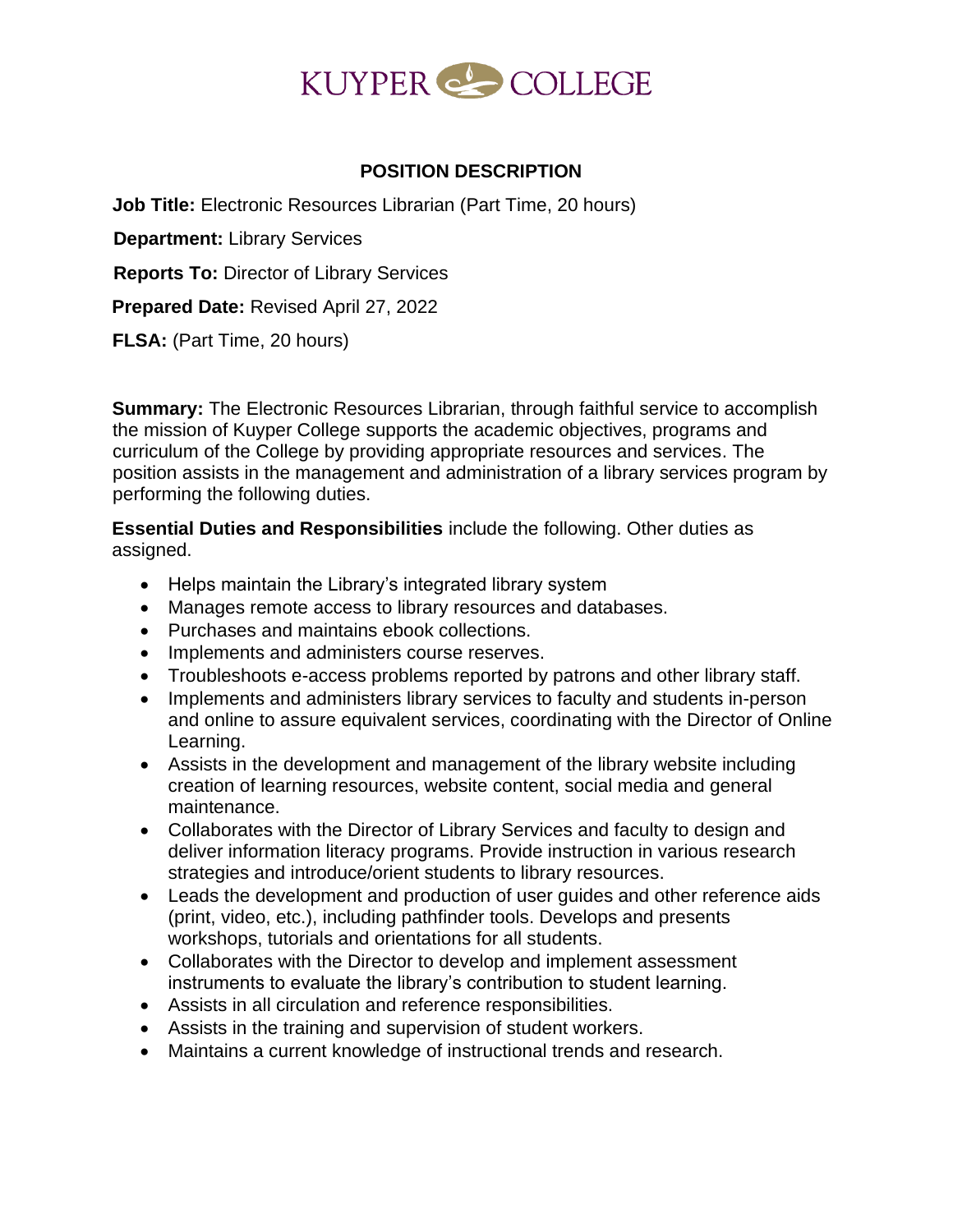- Stays current on professional developments through participation in professional organizations, workshops, and continuing education opportunities at the local, regional and national levels as funding is available.
- Serves on the Information Technology Committee as well as other campus committees as requested.

**Qualifications:** To perform this job successfully, an individual must be able to perform each essential duty satisfactorily. The requirements below are representative of the knowledge, skills, and/or abilities required. Reasonable accommodations may be made to enable individuals with disabilities to perform the essential functions.

# **Faith and Life**

Kuyper College employs persons in staff positions whose faith and life are exemplary in their Christian profession, commitment and behavior. Staff members are asked to agree to the Kuyper College Doctrinal Statement and annually sign the Statement of Belief and Allegiance. Employees are expected to be participating members in good standing of an evangelical Christian church.

# **Team Work and Ministry**

Kuyper College employees are expected to maintain a high degree of cooperation with other staff members, faculty, administration and students. The work is a ministry to which God has called us, and as such, all employees contribute to the education of students.

## **Education and/or Experience**

A Master's degree in library and/or information science (M.L.S. or M.L.I.S.) from an accredited ALA institution or other relevant degree. Related experience or training may be considered; 1-3 years experience or equivalent combination of education and experience; academic library experience preferred; Background in teaching and instructional design with experience in producing content within learning management systems; demonstrated effective communication abilities; proven ability to work with a minimum of supervision; experience in reference, instruction and relevant computer technologies.

# **Computer Skills**

To perform this job successfully, an individual should have a high degree of computer literacy and experience with relevant computer technologies, such as: integrated library automation system software, learning management systems, database software, spreadsheet software and Google products. Experience with EBSCO Discovery System (Kuyper OneSearch); Open Athens and Innovative Interfaces' Sierra preferred.